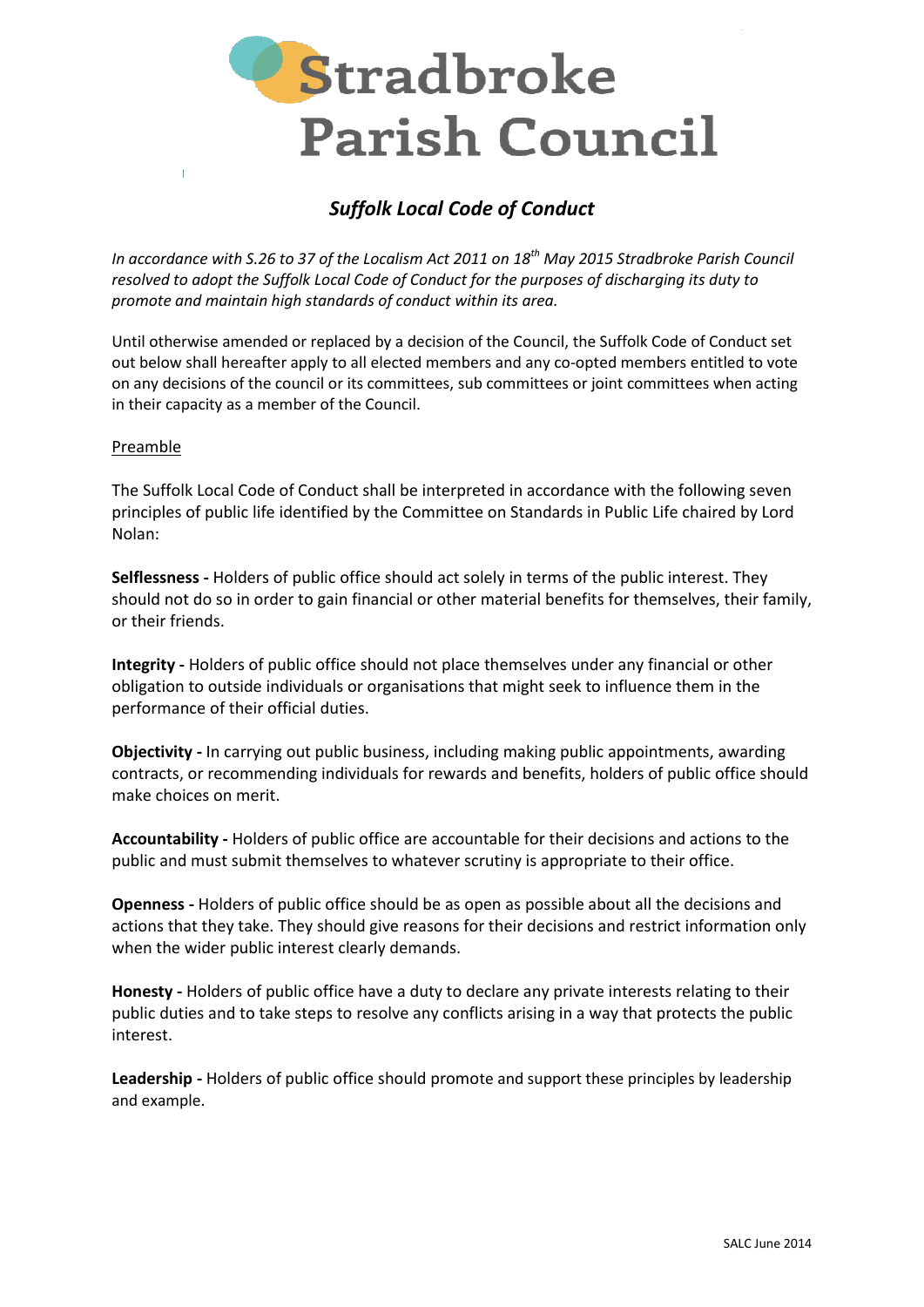### **CODE OF CONDUCT APPLICABLE TO PARISH & TOWN COUNCILLORS IN SUFFOLK**

- 1. You must treat others with respect.
- 2. You must not :-
	- (1) do anything which may cause your authority to breach any of the Council's duties under the Equality Act 2010
	- (2) bully any person;
	- (3) intimidate or attempt to intimidate any person who is or is likely to be $-$ 
		- (a) a complainant,
		- (b) a witness, or
		- (c) involved in the administration of any investigation or proceedings, in relation to an allegation that a member (including yourself) has failed to comply with his or her authority's code of conduct; or
	- (4) do anything which compromises or is likely to compromise the impartiality of those who work for, or on behalf of, your council.
- 3. You must not :-
	- (1) disclose information given to you in confidence by anyone, or information acquired by you which you believe, or ought reasonably to be aware, is of a confidential nature, except where—
		- (a) you have the consent of a person authorised to give it;
		- (b) you are required by law to do so;
		- (c) the disclosure is made to a third party for the purpose of obtaining professional advice provided that the third party agrees not to disclose the information to any other person; or
		- (d) the disclosure is reasonable, in the public interest, made in good faith and in compliance with the reasonable requirements of the authority; or
	- (2) prevent another person from gaining access to information to which that person is entitled by law
- 4. You must not conduct yourself in a manner which could reasonably be regarded as bringing your office or authority into disrepute.
- 5. You :-
	- (1) must not use or attempt to use your position as a member improperly to confer on or secure for yourself or any other person, an advantage or disadvantage; and
	- (2) must, when using or authorising the use by others of the resources of your authority—
		- (a) act in accordance with your authority's reasonable requirements;
		- (b) ensure that such resources are not used improperly for political purposes (including party political purposes); and
	- (3) must have regard to any applicable Local Authority Code of Publicity made under the Local Government Act 1986.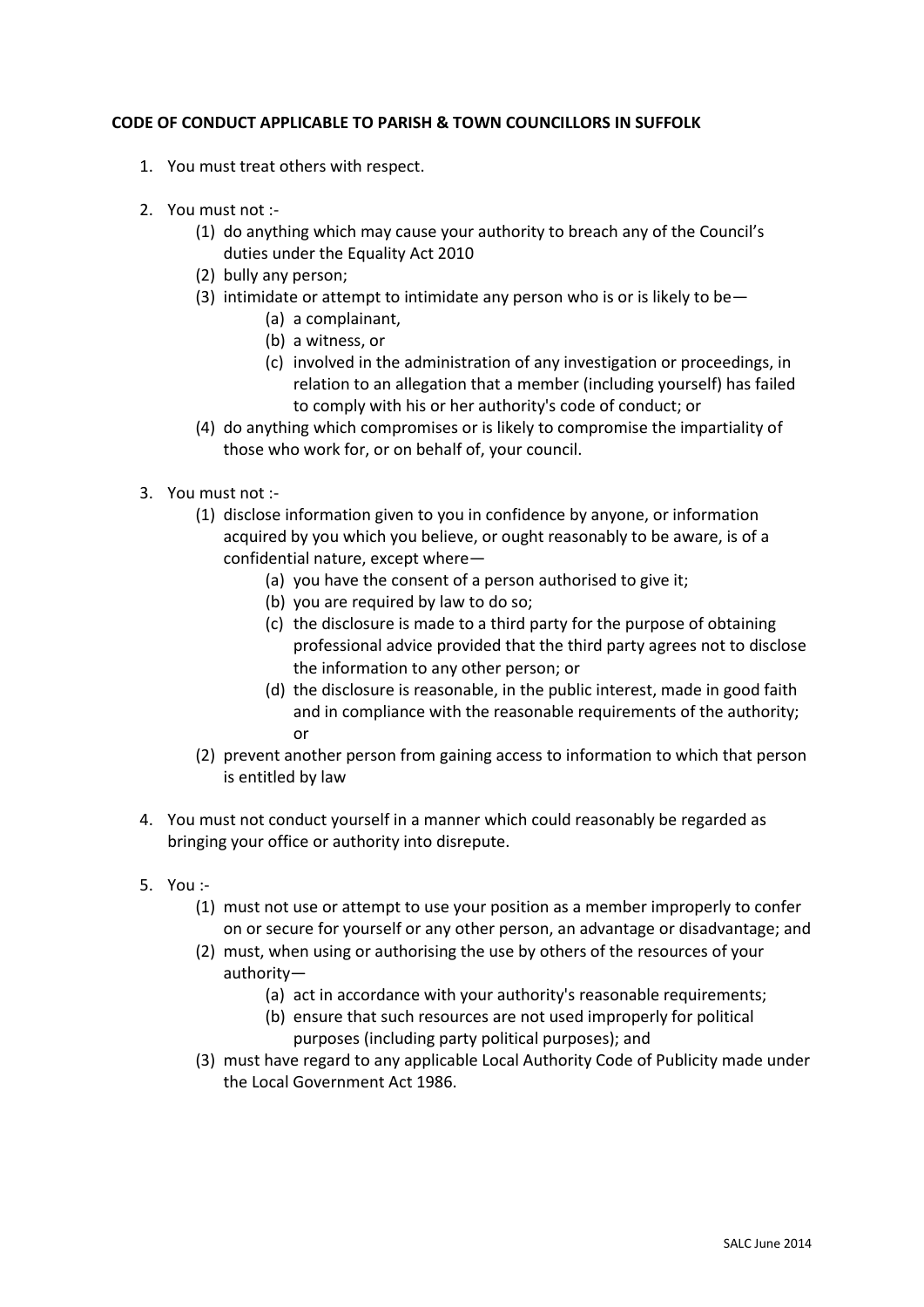6.

6.1 When reaching decisions on any matter you must have regard to any relevant advice provided to you by :-

- (a) your council's chief finance officer; or
- (b) your council's monitoring officer,
- (c) your council's head of paid service; or
- (d) any other officer,

where that officer is acting pursuant to his or her statutory duties.

6.2 You must give reasons for all decisions in accordance with any statutory requirements and any reasonable additional requirements imposed by your authority.

#### **7. Registration of interests**

- 7.1. You must register within 28 days of becoming a member of the Council (and notify the relevant Monitoring Officer of any changes within 28 days) any Disclosable Pecuniary Interests (DPIs) you have for publication in the Register of Members' Interests. (See Appendix)
- 7.2. You may not at any time discharge any function or participate in any Council business or discussions, or vote on any issues that relate to or concern any of your DPIs where you are aware that you have a relevant DPI. You may not remain in the chamber or meeting room or in the public gallery when any matter that relates to any of your DPI is under discussion or debate unless you have requested a dispensation in writing to the Proper Officer as soon as possible before the meeting, or failing that, at the start of the meeting for which the dispensation is required, and a written dispensation has been granted by the Council (or Committee or Proper Officer where council has delegated the function).
- 7.3. You must register within 28 days of becoming a member of the Council (and notify the relevant Monitoring Officer of any changes within 28 days) any Local Non-Pecuniary Interests (LNPIs) set out in Part 2 to Appendix A to this code, but you may participate in any discussions or debates relating to or concerning any of your LNPIs after the date of registration.
- 7.4. You must declare any DPIs or LNPIs to a meeting where business is relevant to those interests, including those interests that are already registered with the relevant Monitoring Officer or where registration is pending.
- 7.5. You must register, within 28 days, any gifts and hospitality of £25 or more received by you in accordance with the instructions issued within your Council by the relevant Monitoring Officer.
- 7.6. The Council's Register of Interests will be available for inspection at the relevant District/Borough Council offices by prior arrangement during normal office hours, and will be published on that Council's website.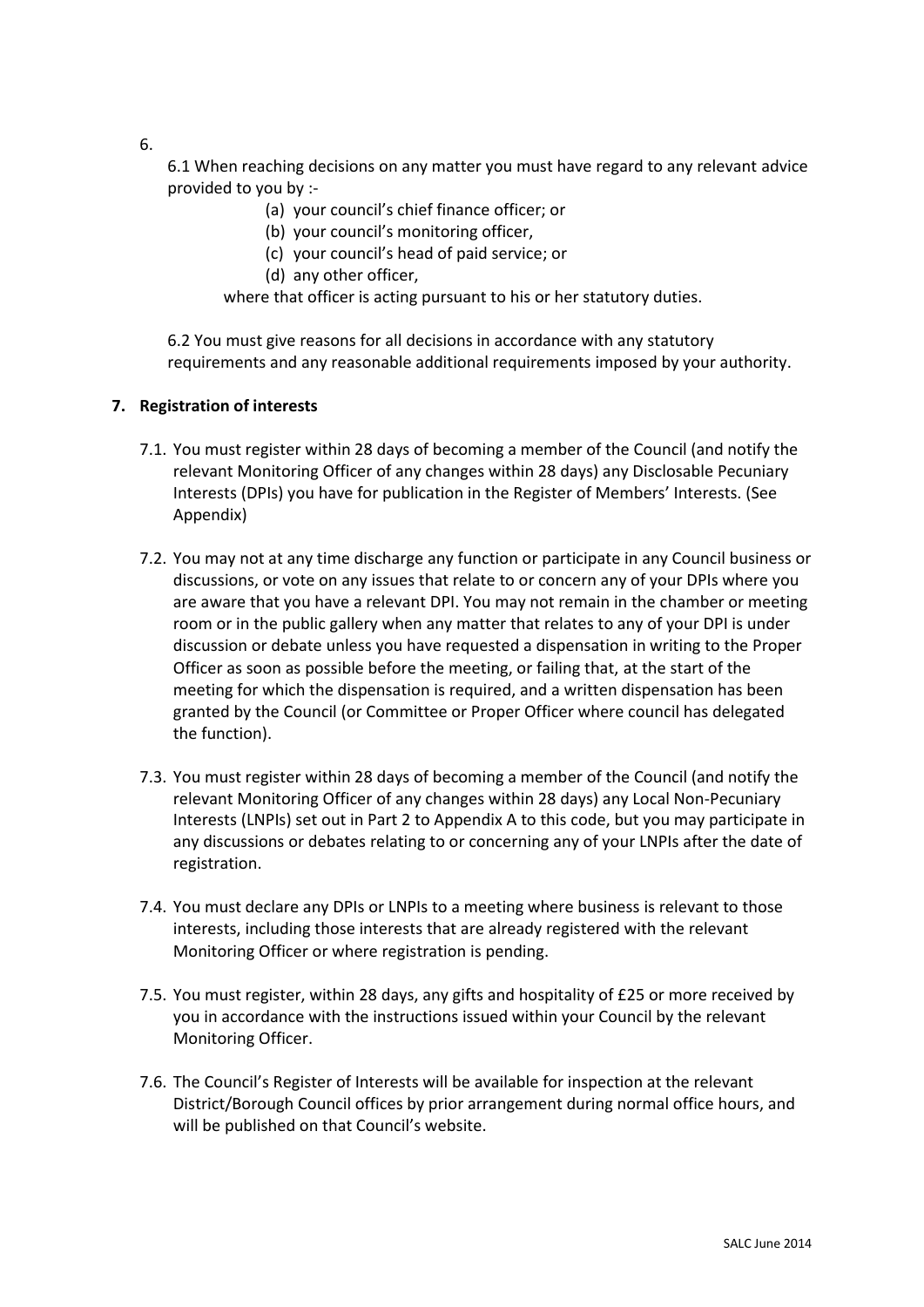#### **8. Sensitive Interests**

You may also apply to the relevant Monitoring officer for non-publication of the full details of any of your DPIs or LNPIs where you reasonably believe that publication of the details of a particular DPI or LNPI could result in your being subjected to violence or intimidation. In considering such applications the relevant Monitoring Officer shall have regard to any representations made by you in determining whether he or she considers the relevant DPI or LNPI should be treated as a Sensitive Interest and excluded from the published version of the Register of Members' Interests.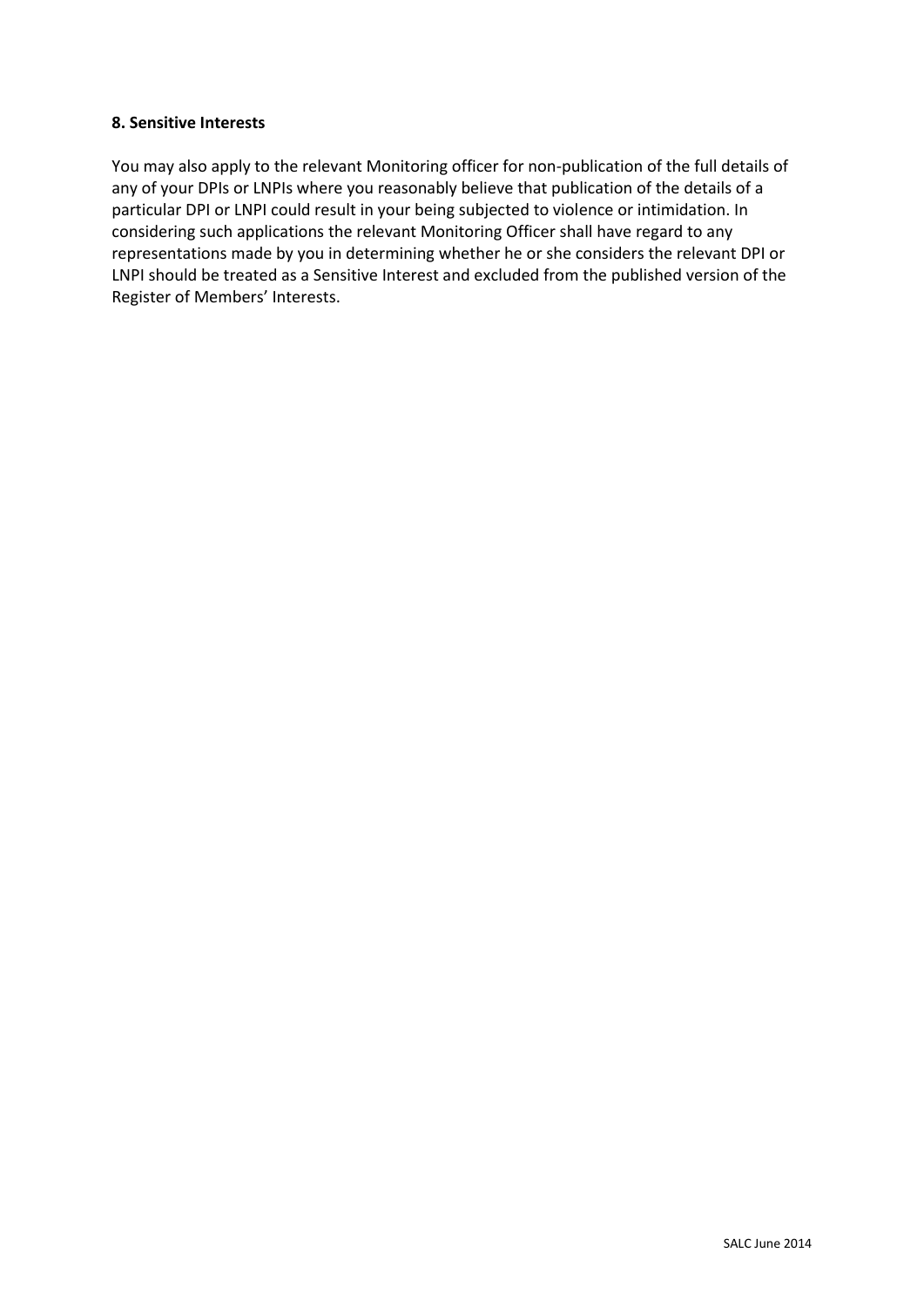## **Part 1**

## **Description of categories of Disclosable Pecuniary Interests**

You have a Disclosable Pecuniary Interest in any business of the Council if it is of a description set out in 1-7 below and is either:

- (a) An interest of yours
- (b) An interest of your spouse or civil partner
- (c) An interest of a person with whom you are living as husband and wife or as civil partners

And, in the case of paragraphs (b) and (c), you are aware they have the interest. In these descriptions the term 'relevant person' is used to mean you as a member and any such person as set out in paragraphs (b) and (c).

- 1) Any employment, office, trade, profession or vocation carried on for profit or gain.
- 2) Any payment or provision of any other financial benefit (other than from the Council) made or provided within the relevant period in respect of any expenses incurred in carrying out your duties as a member, or towards your election expenses. This includes any payment or financial benefit from a trade union within the meaning of the Trade Union and Labour Relations (Consolidation) Act 1992.
- 3) Any beneficial interest in securities of a body where
	- (1) that body (to your knowledge) has a place of business or land in the area of the Council, and
	- (2) either:
		- (a) the total nominal value of the securities exceeds £25,000 or one hundredth of the total issued share capital of that body; or
		- (b) if the share capital of that body is of more than one class, the total nominal value of the shares of any one class in which the relevant persons has beneficial interest exceeds one hundredth of the total issued share capital of that class.
- 4) Any contract which is made between the relevant person, or a body in which they have a beneficial interest, and the Council-
	- (1) under which goods or services are to be provided or works are to be executed; and
	- (2) which has not been fully discharged.
- 5) Any beneficial interest in any land in the Council's area.
- 6) Any tenancy where to your knowledge (a) the landlord is the Council and (b) the tenant is a body in which a relevant person has a beneficial interest.
- 7) Any licence (alone or jointly with others) to occupy land in the Council's area for a month or longer.